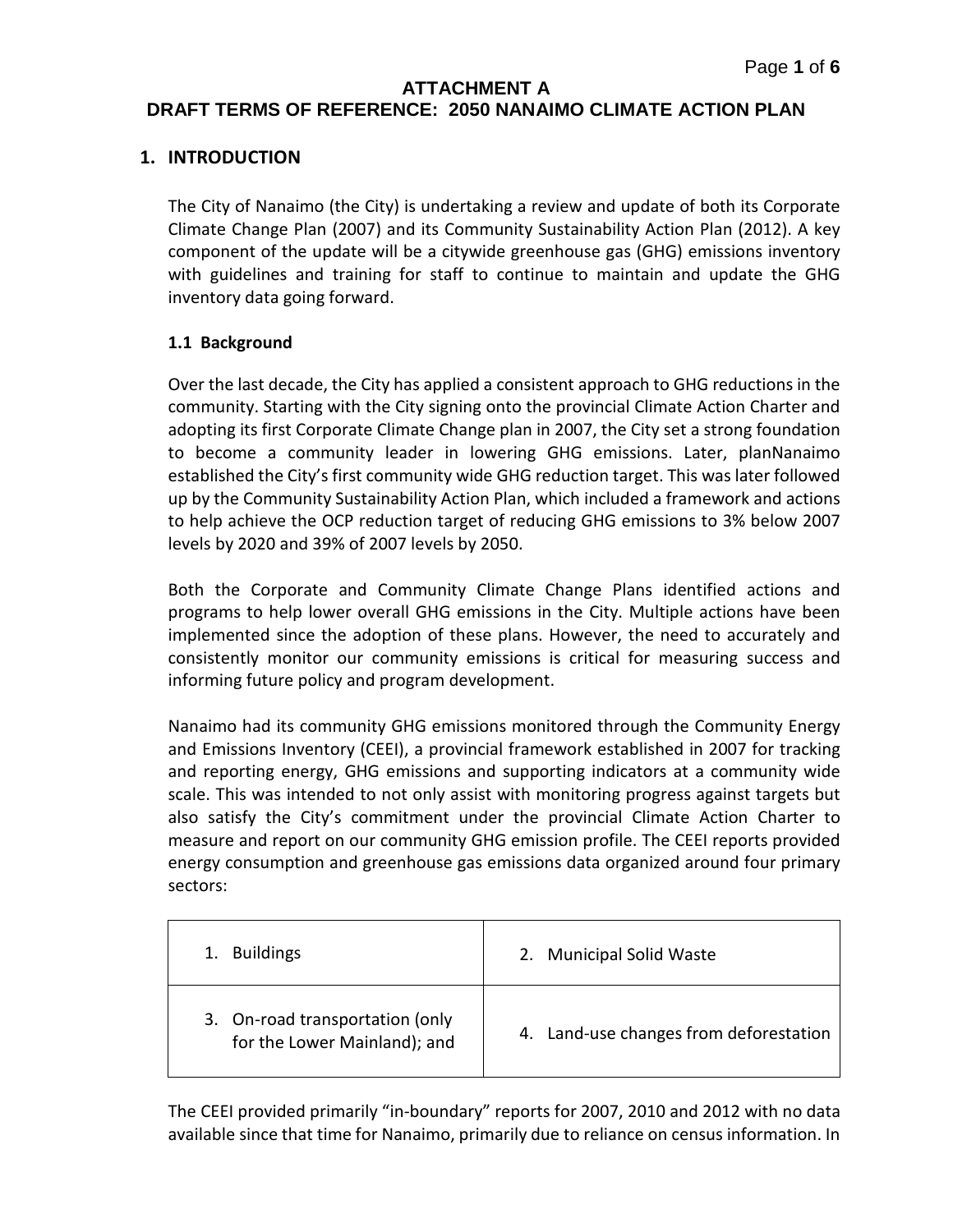addition, due to an aging (2007) and limited sample size of real odometer readings in regional districts outside of Metro Vancouver and the Fraser Valley, transportation data was withheld in the 2012 CEEI reports. As such, there has been limited information available for community GHG emissions monitoring since the Community Sustainability Action Plan was adopted.

In April 2019, recognizing the rising global concern raised by the International Panel on Climate Change (IPCC) to limit global warming to 1.5°C, Council declared a Climate Emergency and required that new community-wide emission reduction targets be set to between 50% and 58% below 2010 levels by 2030, and between 94% and 107% below 2010 levels by 2050.

In December 2019, Council also signed onto the Global Covenant of Mayors Canada (GCoM). The GCoM is a collaboration between the Federation of Canadian Municipalities (FCM), International Council for Local Environmental Initiatives (ICLEI) Canada, the Global Covenant of Mayors Secretariat and the International Urban Cooperation Project, supported by funding from the European Union.

The GCoM promotes the use of the *Global Protocol for Community-scale Greenhouse Gas Emission Inventories* (GPC) to support cities in the development of robust, comprehensive and consistent inventories. The GPC provides a clear framework for calculating and reporting city-wide GHG emissions, consistent with the International Panel on Climate Change (IPCC) Guidelines for National Greenhouse Gas Inventories. The GPC groups emissions into three categories based on where they occur:

- Scope 1: 'Territorial emissions' GHG emissions from sources located within the city boundary
- Scope 2: GHG emissions occurring as a consequence of the use of grid-supplied electricity, heat, steam and/or cooling within the city boundary
- Scope 3: all other GHG emissions that occur outside the city boundary as a result of activities taking place within the city boundary.

In order to remain consistent with other Canadian local governments that have signed onto the GCoM , the City will be following this emissions inventory protocol.

The update will include an implementation action plan that will identify concrete actions the municipality can take to lower emissions for homeowners, businesses, and travelers, on a community-wide level, including the City's corporate facilities, vehicle fleet and purchasing policy. The plan will include the following five general steps: 1) research/ background 2) emissions profile / inventory / projections 3) implications review 4) recommended actions and programs 5) monitoring.

As part of the Climate Action Plan update, public engagement will be a combination of engagement with targeted external stakeholders and the general public. Engagement with external stakeholders will focus on a consultative level. External stakeholders will be invited to participate more collaboratively alongside City staff in workshops or smaller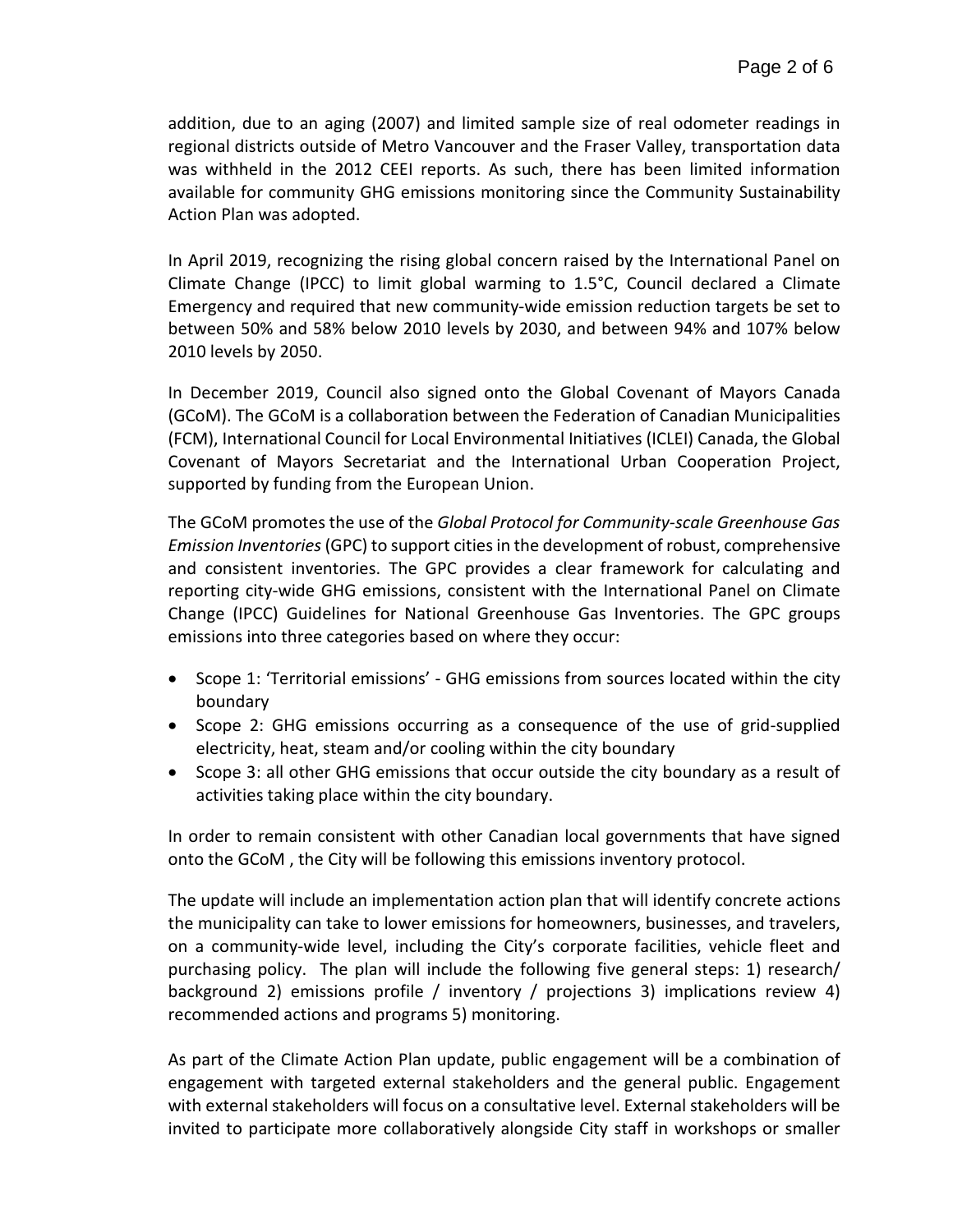group discussions focussing on GHG reductions action and policy, targeting residential / commercial buildings and city-wide transportation. Engagement with the general public will be at an informational level on proposed actions and programs for meeting the City's climate emergency targets. This information will be presented as part of the public engagement for the City's 2020 Strategic Planning updates for the Official Community Plan and Parks Master Plan.

## **1.2 Goals**

The goal of the 2020 Nanaimo Climate Action Plan is to put Nanaimo on track to meet its GHG reduction targets of lowering community wide emissions to between 50% and 58% below 2010 levels by 2030, and between 94% and 107% below 2010 levels by 2050.

## **1.3 Objective**

The main objective of the work will be to identify action, programs, and policies for the City to adopt that meet the City's goal of lowering community wide emissions to between 50% and 58% below 2010 levels by 2030, and between 94% and 107% below 2010 levels by 2050. A secondary objective is for staff to be given the tools and capacity to continue to maintain and update the community GHG emissions inventory, going forward.

# **2. SCOPE OF WORK**

The project scope will be flexible and open for innovation and ingenuity on the part of the successful consultant and project funding.

A key component of this work will be to develop a model or calibrate/amend an existing model with research, data gathering and data augmentation, and use this to model two future energy and GHG emissions scenarios:

- a. Scenario 1 Business As Usual (BAU) GHG emissions reductions by 2030 and 2050
- b. Scenario 2 –58% GHG emissions reduction from 2010 levels by 2030 and 107% GHG emission reduction below 2010 levels by 2050.

It is expected that the successful proponent will, for each of the scenarios identified, use a model that captures both energy supply and demand considerations in the context of cost, as well as policy and public behavior constraints. An understanding of current Corporate, Regional, Community, Provincial, and Federal legislation, plans, policies and programs on a broad range of topics in addition to knowledge of social and political acceptance of climate actions will be required.

Climate actions and recommendations for the Action Plan can include, but should not be limited to policies, bylaws, regulation, municipal infrastructure, municipal operations, education campaigns, incentive programs, partnerships and advocacy.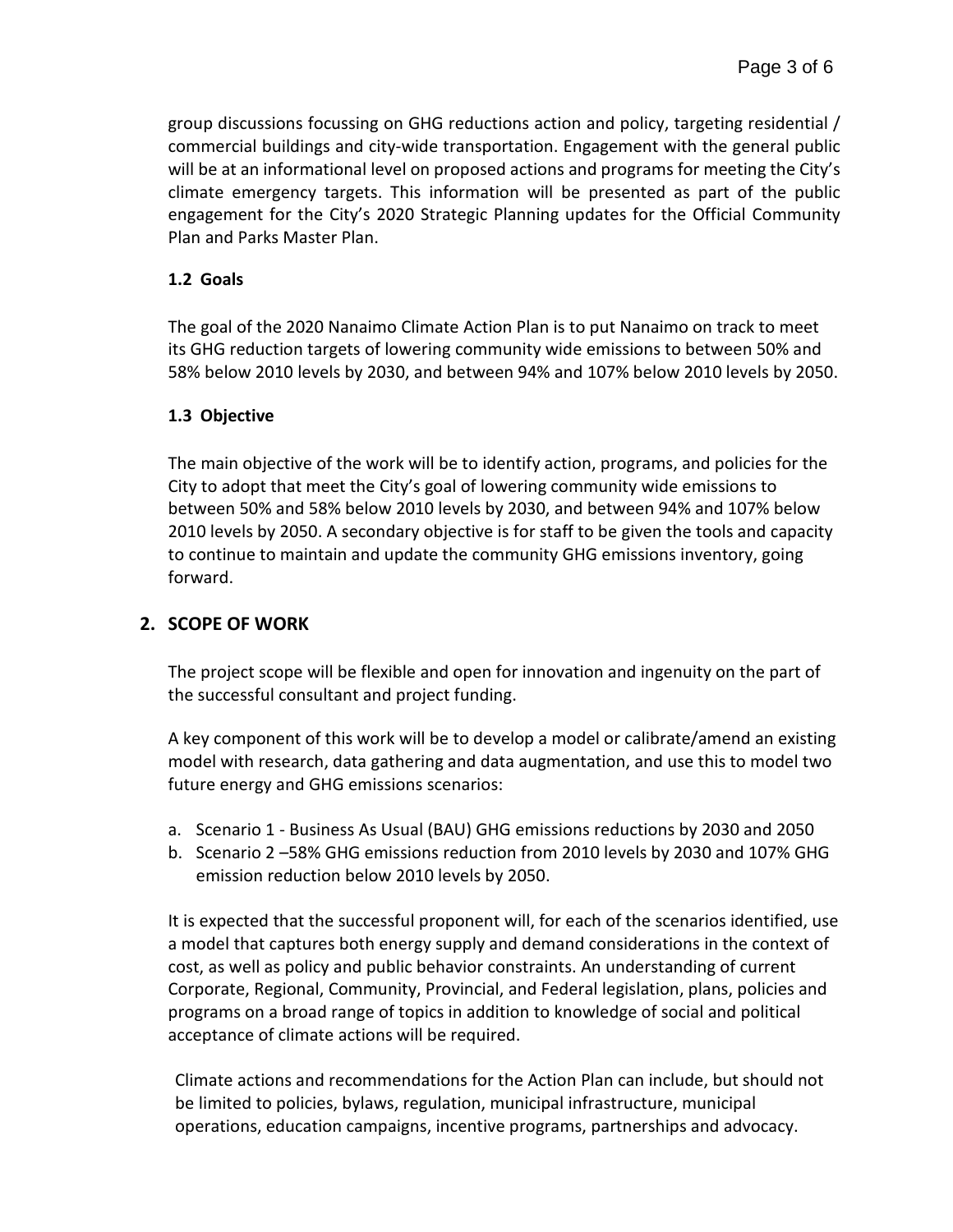The results of the model will be used to identify several factors, including, but not limited to:

- a. The role to be played by different energy generation sources and sectors such as transportation, buildings, waste and industry.
- b. The nature and impact of different climate actions, including:
	- i. GHG emissions reductions;
	- ii. Costs (capital, operating, life-cycle if available and non-financial behavioral); and
	- iii. Social and political acceptance (e.g. based on discussions with Nanaimo staff, survey results, published literature, empirical evidence, or case studies).
- c. Interim 2030 and 2040 GHG emission targets, overall and by sector.
- d. How Nanaimo fits into the broader energy context on Vancouver Island, the Province of BC and the Pacific Northwest.

The modelling work should include:

- a. Developing an energy model or amending an existing model for the City of Nanaimo. Ideally, this model is spatial including for instance land use, density, transportation corridors, land use conversion etc.
- b. Using the model to develop a Business As Usual (BAU) GHG emissions scenario for 2030, 2040 and 2050 based on the energy sources required for GPC BASIC reporting, stipulating data sources and assumptions made (some of which would be developed in collaboration with City of Nanaimo staff.)
- c. Using the model to engage City of Nanaimo staff and key stakeholders to identify the climate actions needed to achieve Scenario 2: 58% GHG emissions reduction from 2010 levels by 2030 and 107% GHG emission reduction below 2010 levels by 2050:
- d. Providing best practice research (literature review) of the most effective municipal climate actions appropriate to the Nanaimo context.
- e. Using the model to identify potential climate actions. Model the relative GHG emissions impact of individual climate actions implemented at different levels of intensity, such that they can be bundled in varying combinations to achieve the target. For instance, a high, medium and low density build out, or a 50%, 70% or 90% uptake of electric vehicles by 2050, or a 50%, 60% or 70% active transportation mode share by 2050 etc.
	- i. Climate actions can include, but should not be limited to, policies, bylaws, regulation, municipal infrastructure, municipal operations, education campaigns, incentive programs, partnerships and advocacy.
- f. Evaluate any proposed climate action impact using the following criteria:
	- i. GHG emissions reductions.
	- ii. Costs (capital, operating, life-cycle if available and non-financial behavioral).
	- ii. Social and political acceptance (e.g. based on discussions with City staff, survey results, published literature, empirical evidence, or case studies).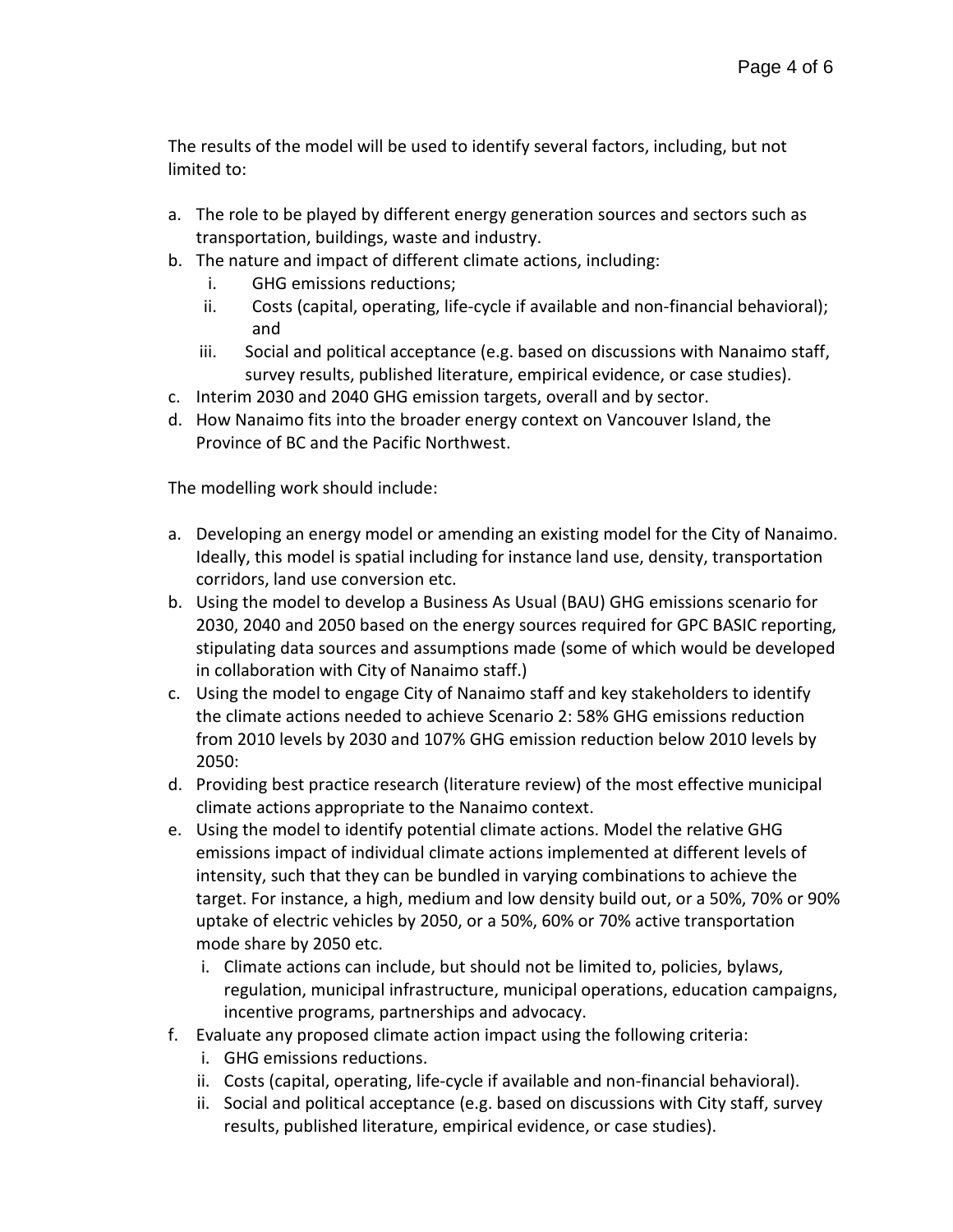- iii. Prioritize the proposed action with a timeline for implementation.
- iv. The role to be played by different energy generation sources and sectors/subsectors such as transportation, buildings, waste and industry, informed by research including, but not limited to:
	- 1. Technological advancements;
	- 2. Projected market uptake;
	- 3. Future federal and provincial legislation; and
	- 4. Innovative policy and legislation.
- v. Use the model and climate actions to identify how the mid-stage 2030 and 2050 GHG reduction targets are to me met.
- vi. Use the model and climate actions to identify energy sector and sub-sector targets for 2030, 2040 and 2050 such as mode share targets, transportation sector energy use by fuel type, building sector energy use by fuel type etc.
- vii. Generate visual or graphical outputs useful for clearly communicating the scenario development, results and climate action evaluation to key stakeholders, Council and the community.

Data sources and assumptions should be made clear. These should be informed by discussions with Nanaimo staff and key stakeholder engagement.

The City of Nanaimo understands that models to undertake this work may not already exist, or may be readily built with amendments to existing models. There is no expectation that the model be "built from scratch".

## **2.1 Project Deliverables**

- a. A community GHG Inventory report of the City of Nanaimo for the years 2010, 2012, 2015, and 2018 (plus projections for 2030, 2040, and 2050) in accordance with:
	- i. The BASIC+ reporting level of the Global Protocol for Community (GPC) Scale Greenhouse Gas Emission Inventories: An Accounting and Reporting Standard for Cities, and
	- ii. ISO14064 Part 1: Specification with guidance at the organizational level for quantification and reporting of greenhouse gas emissions and removals.
- b. Written report outlining methodology and results of assessments
- c. Implementation actions and monitoring recommendations provided as part of the planand presented to staff and stakeholders.
- d. Visual or graphical outputs useful for clearly communicating the scenario development, results and climate action evaluation to key stakeholders, Council and the community.

# **2.2 Project Timeline**

A detailed project schedule will be negotiated as part of the work plan. The deadline for completion of this project will be October 31, 2020.